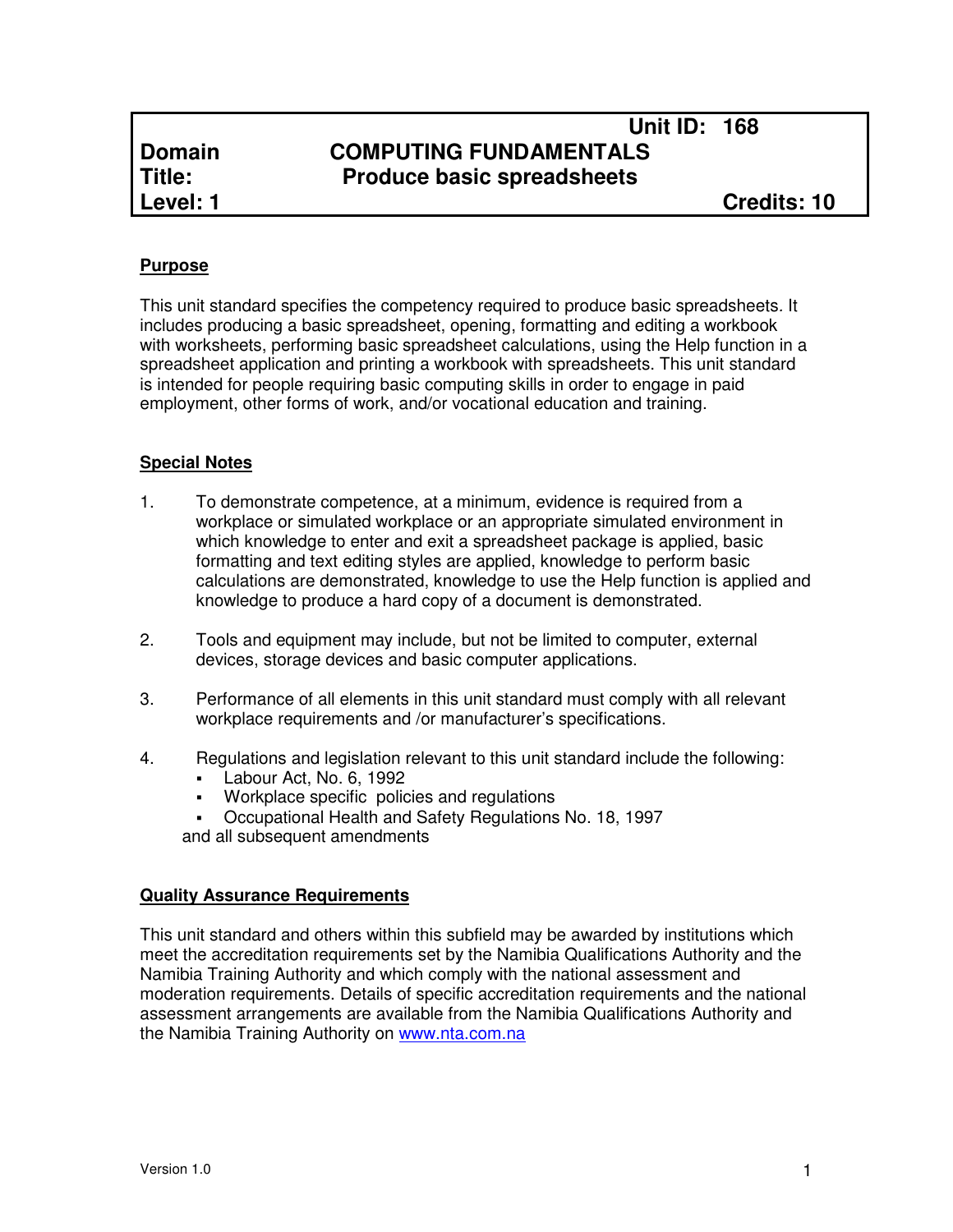# **Elements and Performance Criteria**

## **Element 1: Produce a spreadsheet document**

#### **Performance Criteria**

- 1.1 Spreadsheet application is accessed.
- 1.2 Data is entered according to required specifications.
- 1.3 Workbook is saved in applicable location.
- 1.4 Workbook is closed.
- 1.5 Spreadsheet application is closed and exited.

#### **Element 2: Open, format and edit a spreadsheet document**

#### **Range**

Formatting may include but is not limited to bold, italics, underline and alignment.

Editing may include but is not limited to copy, paste, undo, redo, cut, move and insert.

#### **Performance Criteria**

- 2.1 Workbook with worksheets is opened.
- 2.2 Formatting styles are applied to data and cells according to required specifications.
- 2.3 Document is edited.

#### **Element 3: Perform basic spreadsheet calculations**

#### **Range**

Basic spreadsheet calculations may include arithmetic calculations such as add, subtract, multiply and divide.

#### **Performance Criteria**

- 3.1 Basic arithmetic functions are performed.
- 3.2 Results are displayed.